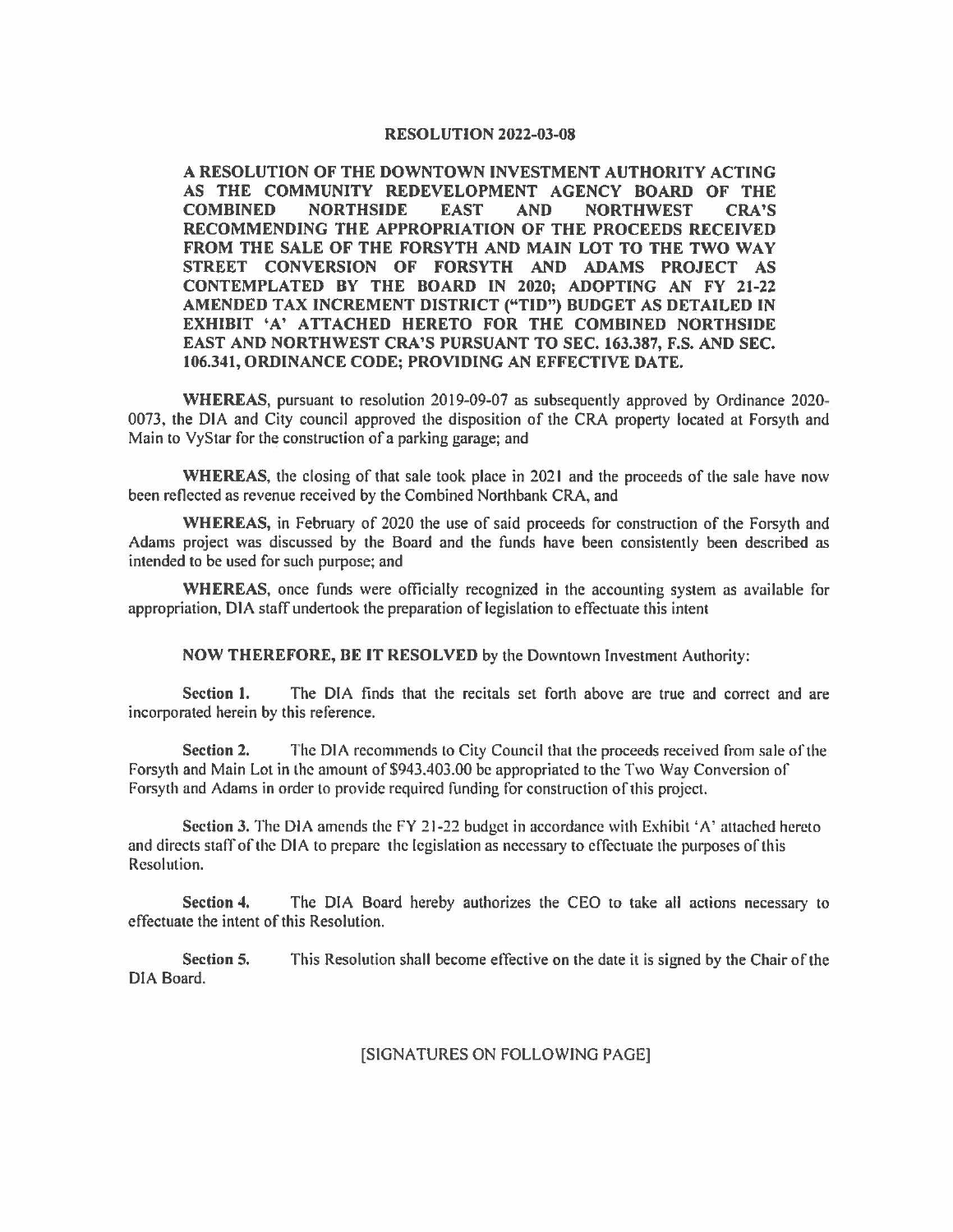RESOLUTION 2022-03-08 PAGE2 OF 3

## WITNESS: **DOWNTOWN INVESTMENT AUTHORITY**

Davier L

 $\frac{3}{2}$ 

W. Braxton Gillam, Esq., Chair

VOTE: In Favor:  $\overline{\mathcal{F}}$  Opposed:  $\overline{O}$  Abstained:  $\overline{O}$